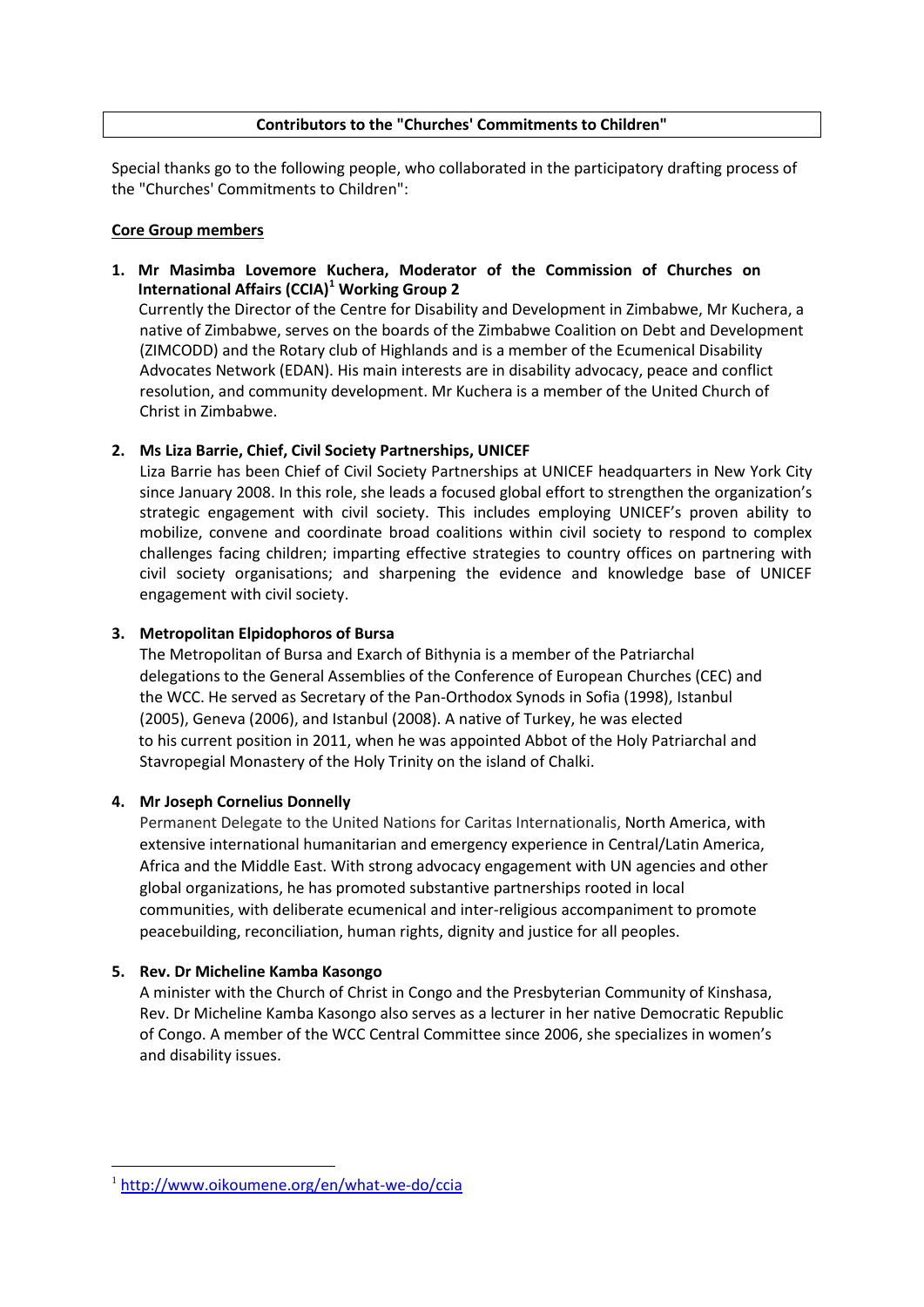## **6. Mr Vakhtang V. Kipshidze**

Currently serving as Head of Information and Analytics Directorate within the Informational Department of the Moscow Patriarchate, Mr Kipshidze is responsible for coordinating Interreligious summits in connection with the G8 nations. In this capacity, Mr Kipshidze, a Russian national,

has taken part in numerous events coordinated by the United Nations, OSCE and the Council of Europe. Mr Kipshidze has served has executive secretary of the group of experts which drafted the Russian Orthodox Church's Basic Teaching on Human Dignity, Freedom and Rights, which was later adopted by the Bishops' Council of the Russian Orthodox Church.

# **7. Rev. Jennie Nordin**

As Policy Adviser on International Development for the Church of Sweden, Rev. Nordin focuses on faith and Learning, which includes theology and education, leadership and organization, exchange between faith communities as well as the role of religion, churches and others in development and freedom of religion. As a child and teen she actively participated in programmes for children and youth at the parish, diocese, national and international level. A Swedish national, Rev. Nordin's particular experience is in preventing and responding to sexual exploitation and abuse of children, serving both the church and international children's rights organizations.

## **8. Bishop Dr Chibuzo Raphael Opoko**

A Bishop of the Methodist Church of Nigeria, Bishop Dr Opoko holds a Master of Science in Disability Studies from the London Institute of Child Health (ICH) and a joint Diploma in Theology and Religious Studies from the University of Calabar, in his native Nigeria. His activities have included engaging with government officials to ensure the adequate provision of resources to rehabilitate and reintegrate persons affected with leprosy and to educate their children. Bishop Opoko is also engaged with the promotion of human rights, religious liberty, gender equality, the rights of refugees, migrants and internally displaced people, and issues of peace and justice.

# **9. Ms Ekaterina Gizela Papadhopuli**

Currently serving as Spiritual Nurture of Children Director for World Vision International. Ms. Papadhopuli formulates policies, strategies and technical guidance. Spiritual Nurture of Children is an integral part of children's development, affected in particular by relationships, care, protection and the environment in which children live. Mrs. Papadhopuli holds a master degree of "Development Management", from the Open University, Milton Keynes in the United Kingdom.

#### **10. Ms Melisande Schifter**

A member of the Evangelical Church in Germany (EKD), Ms Melisande Schifter is currently a PhD student in ethics, researching Chinese Christian entrepreneurship and the influence of Christian faith on business behaviour. She holds a Master of Theology from the University of Geneva, Switzerland, and offers expertise in social entrepreneurship, sustainability, business ethics, and humanitarian work. Formerly an intern serving both the WCC and Globethics.net, Ms Schifter is a resident of Switzerland, and holds dual German and Thai citizenship.

#### **11. Ms Frederique Seidel**

Serving as Special Advisor on Child Rights for the WCC, Frederique Seidel specializes in peacebuilding through child rights implementation. A French and German national, Ms Seidel holds a Master's degree of Sociology and Educational Science from the Sorbonne and Institut d'Etudes Politiques in Paris, and Freie Universität in Berlin. Ms Seidel worked for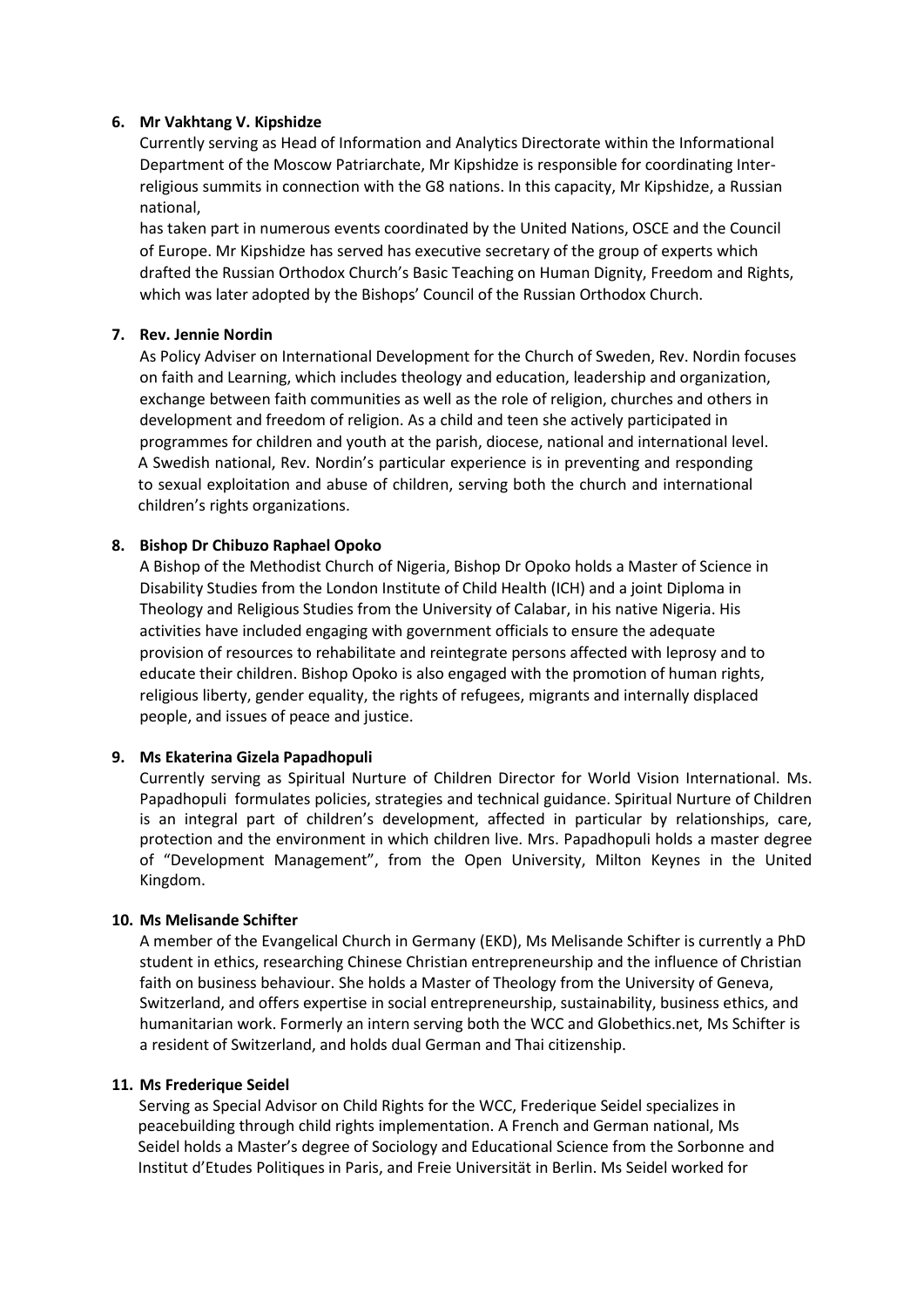UNICEF for 13 years, serving as Head of Sub-Office in Kosovo, Child Rights Education Programme Manager, and UNICEF Deputy Representative in Algeria. She also served as spokesperson for the UN and the OSCE in post-war Balkans (1996- 2001) and was a journalist for Deutsche Welle TV in Berlin. Her research includes strategies of support to children affected by violence.

### **12. Mr Paul Stephenson**

Paul Stephenson leads the Child Development and Rights technical team for World Vision International, which provides strategic and technical guidance for the global World Vision partnership on Child Development, Child Protection, Child Participation, Child Rights, Gender, Inclusion and Spiritual Development.

## **13. Ms Caterina Tino**

Caterina Tino works as Partnerships Specialist for UNICEF Civil Society Partnerships in New York since 2011. In this capacity, she works to strengthen, expand and monitor UNICEF work with religious communities to promote and to protect children's rights. In particular, she manages UNICEF global partnerships with Scholas, the WCC and Religions for Peace. Prior to her appointment with UNICEF, Ms Tino held several other advisory and research positions with the United Nations.

## **14. Ms Agneta Ucko**

Agneta Ucko is Vice Chair of the Interfaith Council on Ethics Education for Children of Arigatou International, a faith-based NGO committed to building a better world for children and securing child rights through partnership-based initiatives and interfaith cooperation. Ms Ucko was the Deputy General Secretary of the Lutheran World Federation (LWF) before she held the position of Director at Arigatou International in Geneva from 2003 – 2013, where she was responsible for developing the ethics education programme, Learning to Live Together. She served as President of the NGO Group for the Convention on the Rights of the Child from 2005 – 2007.

#### **15. Bishop Ketut Waspada**

A Moderator of the Protestant Christian Church in Bali (GKPB), Bishop Waspada's relationship with the WCC dates back to 1975, when he served as steward at the WCC 5<sup>th</sup> Assembly, in Nairobi. A native of Indonesia, Bishop Waspada also served on the executive board of the National Council of Churches in Indonesia for ten years, and was Chair of the Association of Christian Institutes for Social Concern in Asia, or ACISCA. A graduate of Duta Wacan Theoligacal Seminary, Yogyakarta, he also holds a Doctor of Theology degree from Ludwig Maximilian Universität in Munich

#### **16. Dr Emily Welty**

A member of the Presbyterian Church (USA), Dr Welty is Assistant Professor and Director of Peace and Justice Studies at Pace University, New York City. She has been a member of CCIA since 2006.Since 2013, she has been a WCC Ecumenical Peacebuilder. Dr Welty trained in peace and justice studies, and specializes in regions throughout Africa and the Middle East, focusing on humanitarian aid and the religious dimensions of peacebuilding. She has experience working in cross-cultural and unstable contexts, including Israel/Palestine, Myanmar/Burma, Sri Lanka, Northern Ireland, Cuba, Nicaragua, Haiti, South Africa, Uganda, Kenya and Sudan.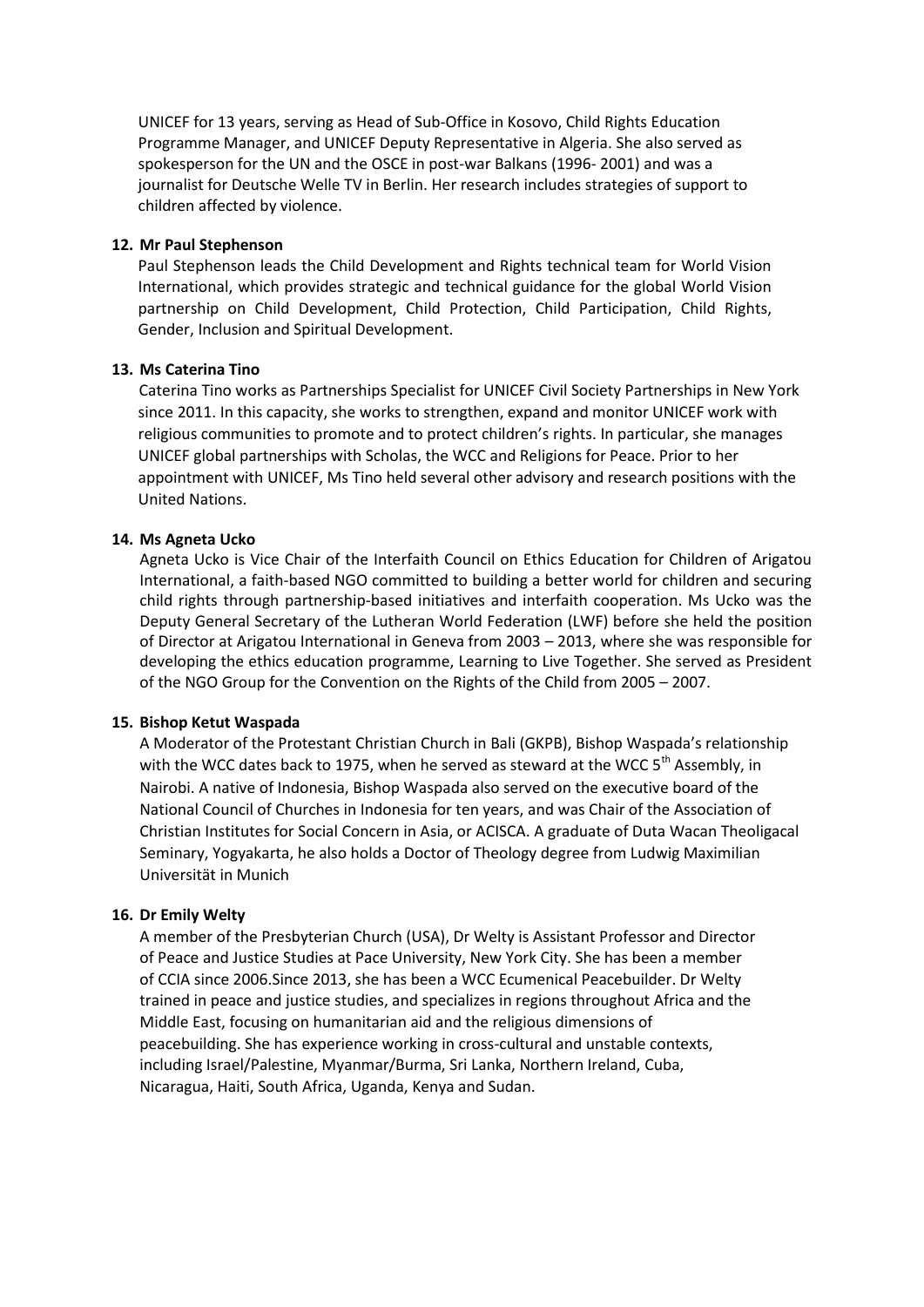## **Theological Working Group members**

## **1. Rev. Dr Niclas Blåder**

Rev. Dr Niclas Blåder is a researcher at the Church of Sweden Research unit. He has written about Children and Church didactics, and about ecclesiology and identity.

## **2. Ms Marcia J. Bunge**

A Professor of Religion and the Bernhardson Distinguished Chair of Lutheran Studies at Gustavus Adolphus College (Saint Peter, Minnesota). Her current area of research is religious understandings of children and childhood. She has edited and co-edited four volumes on the subject: *The Child in Christian Thought* (Eerdmans, 2001); *The Child in the Bible* (Eerdmans, 2008); *Children and Childhood in World Religions: Primary Sources and Texts* (Rutgers, 2009); and *Children, Adults, and Shared Responsibilities: Jewish, Christian, and Muslim Perspectives* (Cambridge, 2012).

# **3. Bishop Duleep De Chickera**

A member of CCIA since 2006, Bishop Duleep de Chikera served as moderator of the CCIA working group on interreligious cooperation from 2006 to 2013. The Bishop of the Church of Ceylon, a native of Sri Lanka, he is also a member of the WCC Reference Group for follow-up from the International Ecumenical Peace Convocation, and the WCC Economy of Life and Diakonial processes. His areas of expertise include the exploration of theological and biblical resources on inter-religious collaboration for social integration, social justice, reconciliation and peace, and Asian spirituality.

# **4. Rev. Maren von der Heyde**

Rev. Maren von der Heyde is the Managing Director of the Educational and Diaconal Ministry of the Church District Hamburg- West/Südholstein. The Diaconal Ministries offer counselling services and therapy to families, parents and children and young persons who need help, including services for refugees, the homeless, and people with drug and alcohol problems. She is member of a group responsible for establishing and implementing safeguarding policies for children and all vulnerable persons.

# **5. Ms Jennifer Haddad Mosher**

Jennifer Haddad Mosher is an educator and independent researcher in American Orthodox religious education and the challenges of Orthodox spiritual formation in the modern North American context. She has a BA in Church History from Yale University, a MAR in Scripture from Yale Divinity School, and a ThM in Systematic Theology & Ethics from St. Vladimir's Orthodox Theological Seminary, where her thesis explored patristic teaching on the nature and significance of Jesus' childhood. She is currently working on a doctorate in Religion & Education at Union Theological Seminary in NYC.She is a member of the Orthodox Church in America.

#### **6. Dr Isabel Apawo Phiri**

An African theologian, professor, and ecumenist who serves as a WCC Deputy General Secretary for Public Witness and *Diakonia,*Dr Phiri is a native of Malawi. She was director of the Centre for Constructive Theology at the University of KwaZulu Natal, Pietermaritzburg, South Africa, before being appointed editor of the *Journal of Gender and Religion in Africa.* Among her many are two co-edited with Dietrich Werner, the *Handbook of Theological Education in Africa* and the *Anthology of African Christianity,* both from Regnum Books International. Dr Phiri has been engaged with the ecumenical movement for two decades, serving as commissioner for WCC's Programme on Theological Education and as general coordinator of the Circle of Concerned African Women Theologians.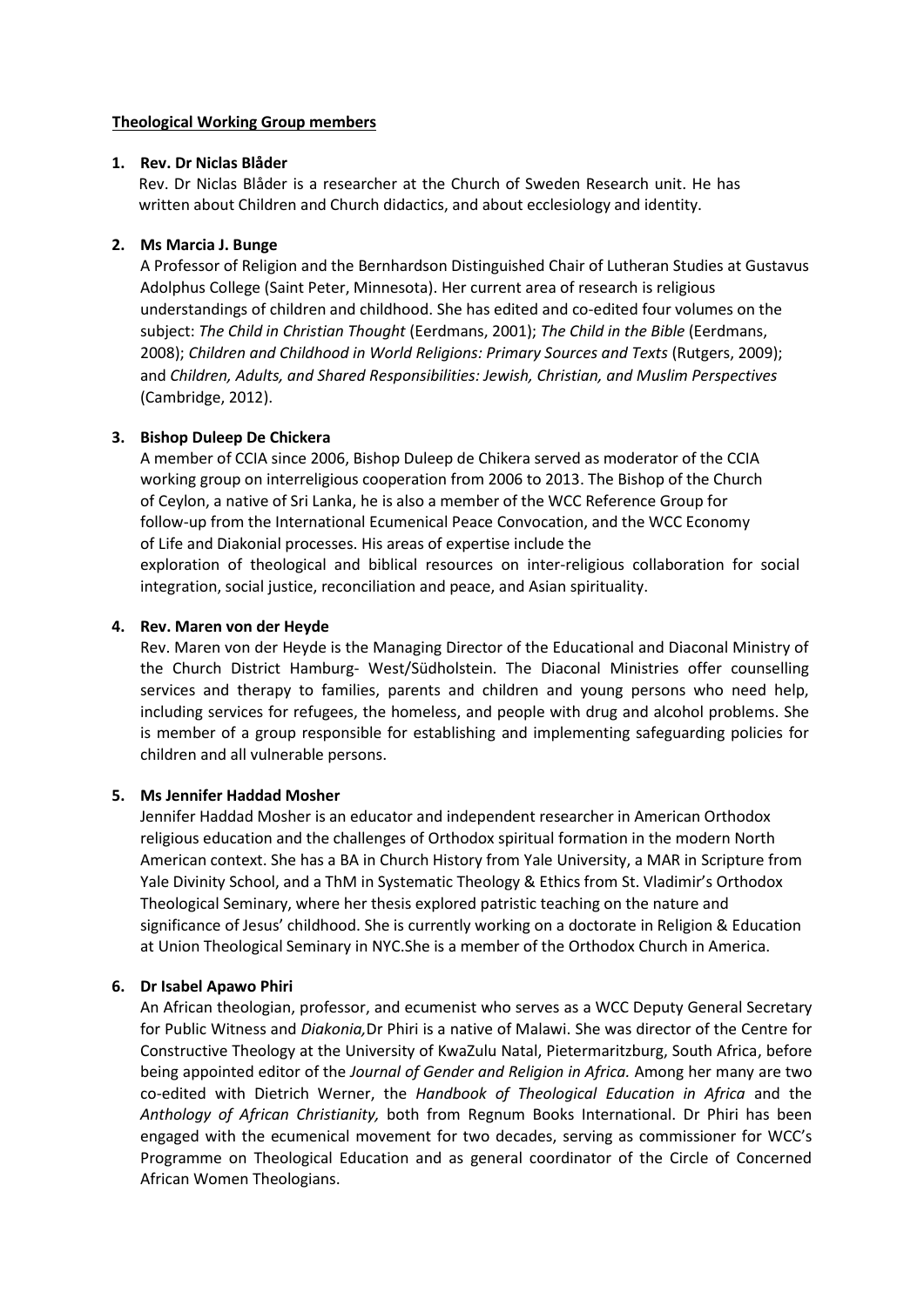# **7. Rev. Christopher Rajkumar**

Rev. Christopher Rajkumar serves the National Council of Churches in India as an Executive Secretary for the Commission on Justice, Peace and Creation. He is one of the members of the Child Theology movement in India. Rev. Rajkumar campaigns for 'Green Sunday Schools' and he is part of a team of experts developing curricula for Sunday Schools and Primary Schools on issues such as climate change and mutual understanding among people of different faiths.

# **8. Rev. Dr Maria Klasson Sundin**

An adviser at the Church of Sweden national office, she has written about children and freedom of religion in the context of the UN Convention of the Rights of the Child.

# **9. Rev. Prof. Dr Dr h.c. Dietrich Werner**

Senior Advisor for Theology, Ecumenical Education and Research in Bread for the World/Protestant Development Service in Berlin, Germany, Dr. Werner previously served as programme executive for the WCC's Ecumenical Theological Education unit. Author and editor of several handbooks on theological education and, most recently, co-editor of the *Anthology of African Christianity,* he is an ordained minister of the Evangelical Church in Germany.

# **10. Dr Keith J. White**

Dr Keith J. White is Chair of the Child Theology Movement (www.childtheology.org), Director of Mill Grove (http://www.millgrove.org.uk), and Associate Lecturer at Spurgeons College.

# **Advisors**

- **1. Dr Agnes Abuom,** Anglican Church of Kenya, WCC Moderator of the Central Committee
- **2. Barr. (Mrs.) Chinelo Ngozi Anazodo,** Office of the Primate Church of Nigeria (Anglican Communion) and All African Conference of Churches, Coordinator, Women and Children
- **3. Ms Caroline Bader-Richter,** LWF, Youth Secretary
- **4. Rev. Dr Niclas Blåder,** Church of Sweden, Research Department, Secretary for Theology and Ecumenism
- **5. Ms Cristina Colon,** UNICEF, Climate Change and Environment, Policy Specialist
- **6. Ms France Charlet,** ECPAT, Head of Advocacy and Communication
- **7. Mr Chris Dodd,** Churches' Network for Non-violence, Coordinator
- **8. Mr Alex Heikens,** UNICEF, Climate Change and Environment, Senior Policy Specialist
- **9. Ms Sarah Kambarami,** ACT Alliance, Head of Programmes
- **10. Ms Theresa Kilbane,** UNICEF, Social Norms and Protection of Children from Violence, Sr. Adviser
- **11. Ms Christine Klauth,** UNICEF, Climate and Environment Policy Officer
- **12. Mr Gert Kuiper,** ICCO/Kerk in Actie, International Programme Department, Regional Coordinator Latin America & Southern Africa
- **13. Ms Nadya Kassam,** UNICEF, Birth Registration, Child Protection Specialist
- **14. Rev. Milton Mejia,** Latin American Council of Churches, Coordinator
- **15. Ms Sue Mitchell,** Diocese of Liverpool, UK, Specialist on Child-friendly Churches Award Scheme
- **16. Rev. Lydia Mwaniki,** All African Conference of Churches, Director, Theology, Family Life
- **17. Mr Kerry Neal,** UNICEF, Justice for Children, Child Protection Specialist
- **18. Ms Marta Palma,** Global Network of Religions for Children Europe, former Coordinator
- **19. Ms Karen Rasmussen,** Child Safe Horizons, Director